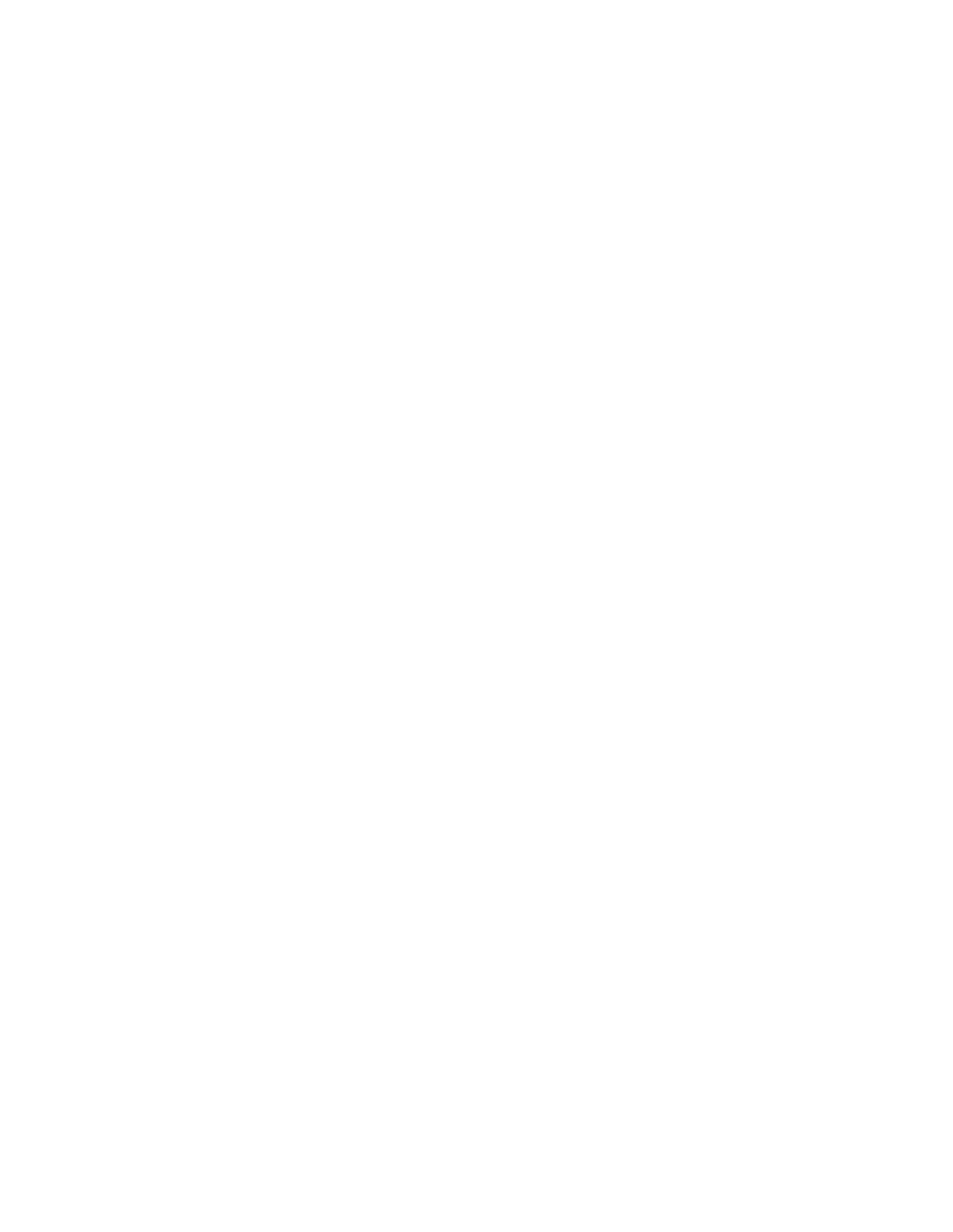## **IMFC Statement by Ms. Malangu KABEDI-MBUYI Governor of Banque Centrale du Congo (Democratic Republic of Congo) October 14, 2021**

### **I. GLOBAL OUTLOOK AND POLICY PRIORITIES**

- 1. It is encouraging to note that the global economy is projected to recover further in 2021, driven by rapid vaccine rollout in advanced economies and continued accommodative fiscal and financial support worldwide. Over the medium-term, however, global growth is forecast to moderate despite improved economic prospects in advanced economies, as emerging markets and developing countries take longer to revert to their pre-pandemic growth paths, due to much lower vaccination rates and a more limited macroeconomic policy space.
- 2. As the divergence in growth prospects widens with the socio-economic damages caused by the pandemic being more severe in emerging markets and developing countries (EMDCs) than in advanced economies, there is a need to strengthen global cooperation to ease access to vaccines and financing, particularly in low-income and other vulnerable countries. In this context, we very much welcome the IMF's emergency assistance under the pandemic that helped member countries finance related expenses and cover debt obligations, as well as the recent SDR allocation that has provided much-needed liquidity, particularly for resource-constrained members. However, much more is needed as financing needs remain challenging for these countries.
- 3. While advanced economies are on their way to reach the 40 percent vaccination target by end-2021, EMDCs—and most acutely LICs—continue to fall behind. We call for continued global efforts to assist in the purchase and distribution of vaccines for lowincome countries (LICs). We are convinced that, collectively, we should strive to ensure local production of vaccines, including in Africa, to help reduce hesitancy vis-à-vis vaccination and increase immunization rates, which are much needed to reduce the proliferation of virus variants and support the return to a sustained and broad-based economic recovery.
- 4. The recent buildup in inflationary pressures in many countries across the world, partly reflecting surging demands, requires the continued implementation of credible monetary and fiscal policies to help keep expectations well-anchored. Furthermore, as financial vulnerabilities remain elevated, supporting economic recovery while containing financial stability risks amid inflationary pressures has become a very delicate balancing act for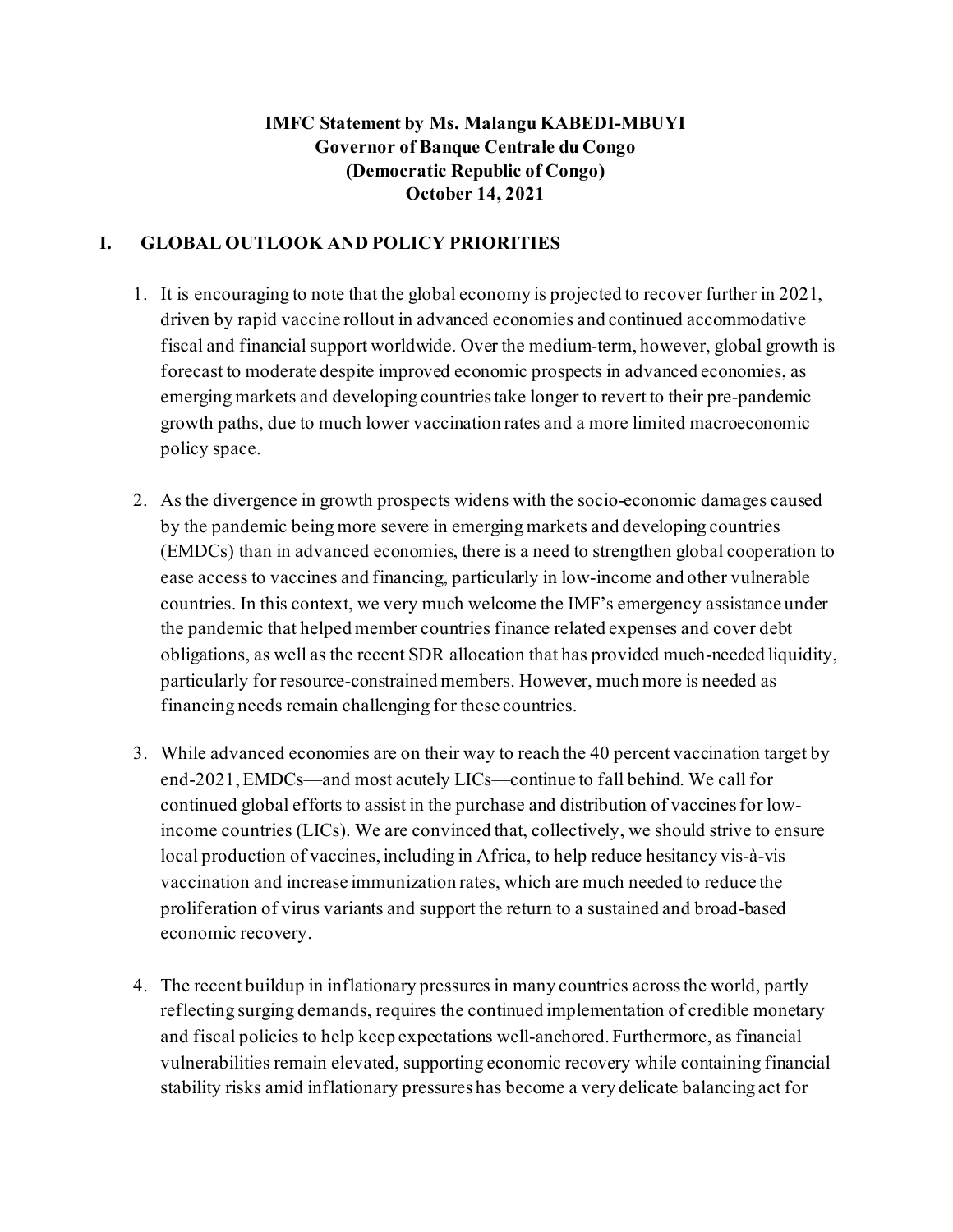policymakers in many countries. Against this backdrop, while policymakers should continue to strengthen monetary policy frameworks and stand ready to take actions should signs of inflation risks intensify, they should act gradually and avoid abrupt monetary policy tightening—notably in advanced economies—which would derail the global recovery underway and be particularly detrimental to emerging market economies and LICs through adverse financial spillovers. Financial vulnerabilities should be addressed, including through macroprudential tools where warranted. In addition, fiscal policies should complement monetary policies in supporting economic growth while rebuilding buffers and tackling current debt dynamics.

5. At the domestic level, we share the view that the policy mix should continue to be tailored to countries' health situations and stages in the pandemic. For the foreseeable future, resource-constrained members, particularly LICs and other vulnerable countries will continue to need enhanced financial support from the international community as they endeavor to foster the recovery and prepare for digital and green economic transformation. In addition, the necessary increase in domestic revenue mobilization should be complemented by collective efforts to curb illicit financial flows and put in place an effective international tax system.

#### **II. THE GLOBAL POLICY AGENDA**

- 6. We express support to the Managing Director's Global Policy Agenda which adequately lays out the key work priorities for the IMF in the period ahead, to help member countries recover from the devasting economic and social impacts of the pandemic and lay the foundations for a strong and sustained economic recovery.
- 7. We emphasize the importance of policy coordination and strong international cooperation, including on vaccine distribution, to support a more even global recovery. The launch of the Multilateral Leaders Task Force represents an important step towards strengthening policy advice and facilitating coordination among international partners. However, we underscore the importance of an effective participation of representatives of LICs in the Task Force to inform on bottlenecks to vaccination and explore options for speeding up the rollout of vaccines.
- 8. Ensuring that member countries can access adequate resources to finance their recovery efforts is crucial. Significant funds will be needed to narrow the growth divergence and enable low-income countries to invest in priority expenditures. We welcome the broad support expressed by the membership for a voluntary channeling of SDRs from members with strong external positions to vulnerable low-and middle-income countries, notably